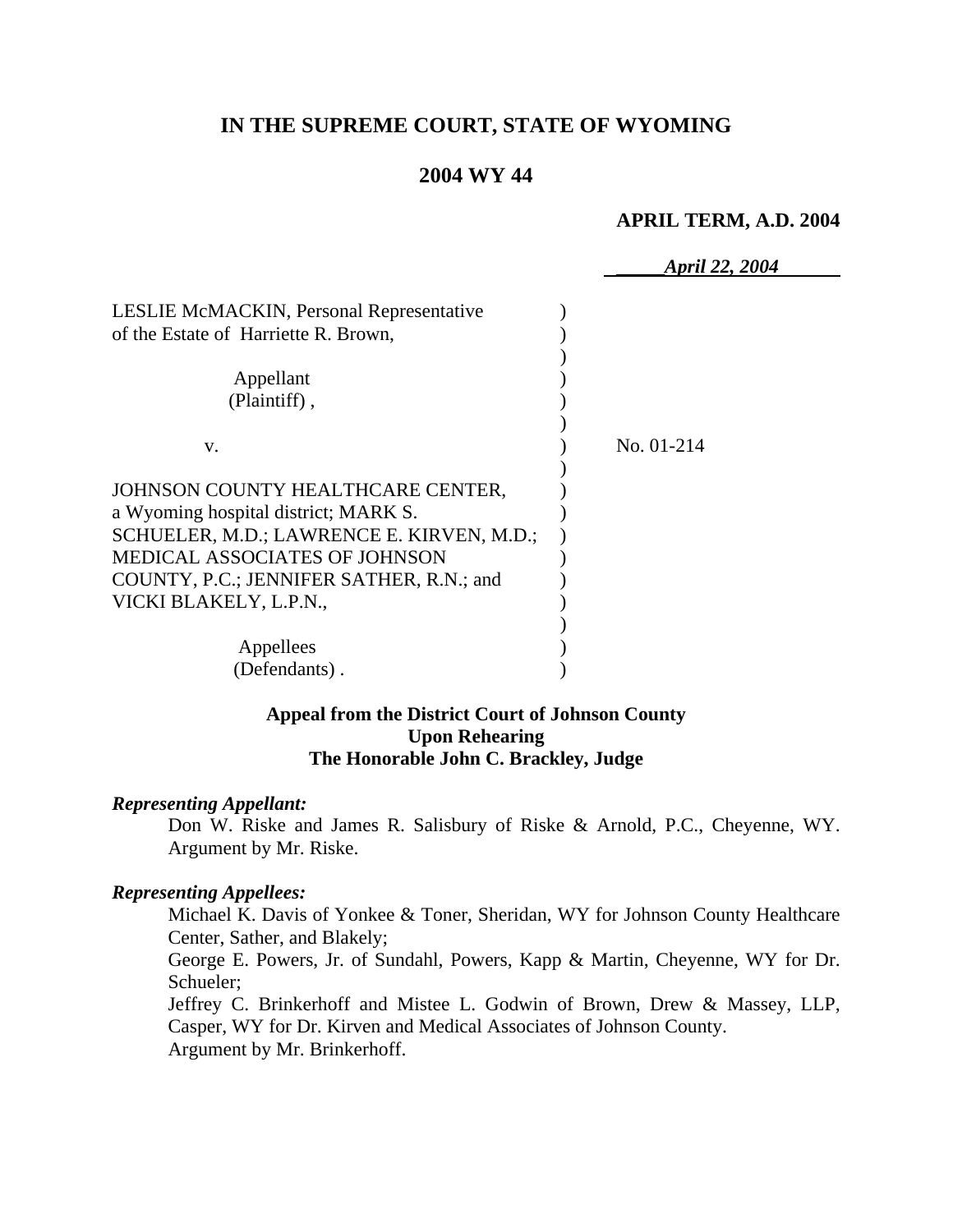**Before HILL, C.J., and GOLDEN, LEHMAN, KITE, and VOIGT, JJ.** 

**HILL, C.J., delivered the opinion of the Court; LEHMAN, J., filed a dissenting opinion.** 

*NOTICE: This opinion is subject to formal revision before publication in Pacific Reporter Third. Readers are requested to notify the Clerk of the Supreme Court, Supreme Court Building, Cheyenne, Wyoming 82002, of any typographical or other formal errors so that correction may be made before final publication in the permanent volume.*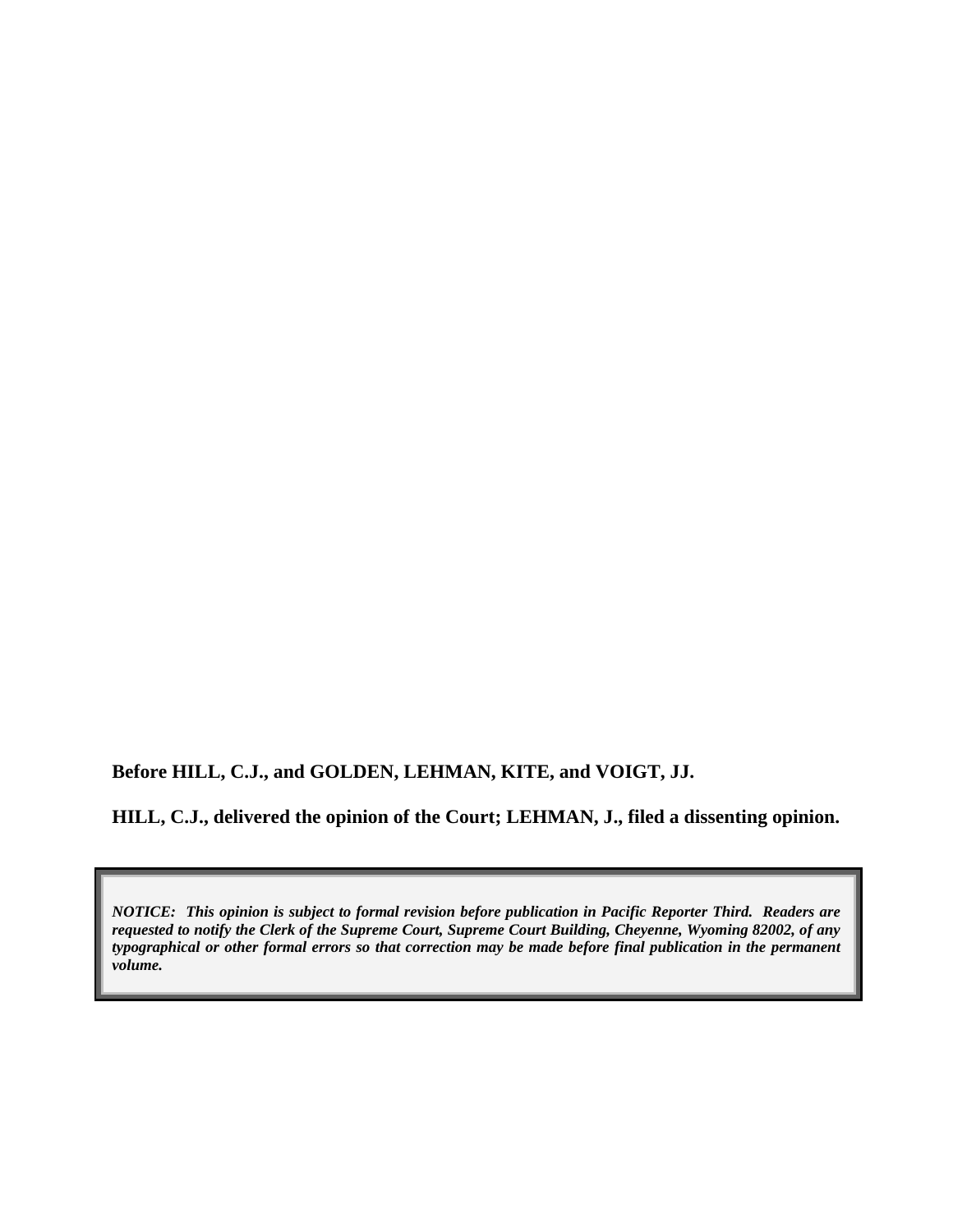### **HILL, Chief Justice.**

[¶1] We previously reversed the district court's order granting summary judgment in favor of Appellees, Johnson County Healthcare Center (JCHC), Mark Schueler, M.D. (Dr. Schueler), Lawrence E. Kirven, M.D. (Dr. Kirven), Jennifer Sather, R.N. (Nurse Sather), and Vicki Blakely, L.P.N. (Nurse Blakely). We determined that there were genuine issues of material fact precluding summary judgment and in doing so, we recognized what is known as the "loss of chance doctrine." *McMackin v. Johnson County Healthcare Center*, 2003 WY 91, 73 P.3d 1094 (Wyo. 2003). The facts of this case are set out in that opinion.

### **ISSUE**

[¶2] JCHC, Drs. Schueler and Kirven, and Nurses Sather and Blakely filed a petition for rehearing. By order entered on September 4, 2003, we granted that petition for rehearing in part. The subject of the rehearing was limited to this issue:

> This Court erroneously adopted the "loss of chance" doctrine in this wrongful death action which is governed by statutes permitting recovery only for an actual death proximately caused by fault and the adoption of this doctrine improperly constitutes a waiver of sovereign immunity which only the legislature can grant.

Our discussion will be strictly limited to that somewhat compound issue. We will, in essence, sustain our original decision and provide some further guidance to the parties and the district court. An outline of the resolution we will embrace is well articulated by McMackin's summary of her argument:

> 1. Under the approach to the loss of chance doctrine adopted by this Court in *McMackin*, as more fully described in *McKellips v. Saint Francis Hospital, Inc.*, 741 P.2d 467, 474-77 (Okla. 1987), *Alberts v. Schultz*, [1999-NMSC-15, ¶¶10-33, 975 P.2d 1279, ¶¶10-33 (NM 1999)], and other authorities referred to in its opinion, the patient's ultimate death, and not the lost chance itself, is the relevant harm when determining proximate cause.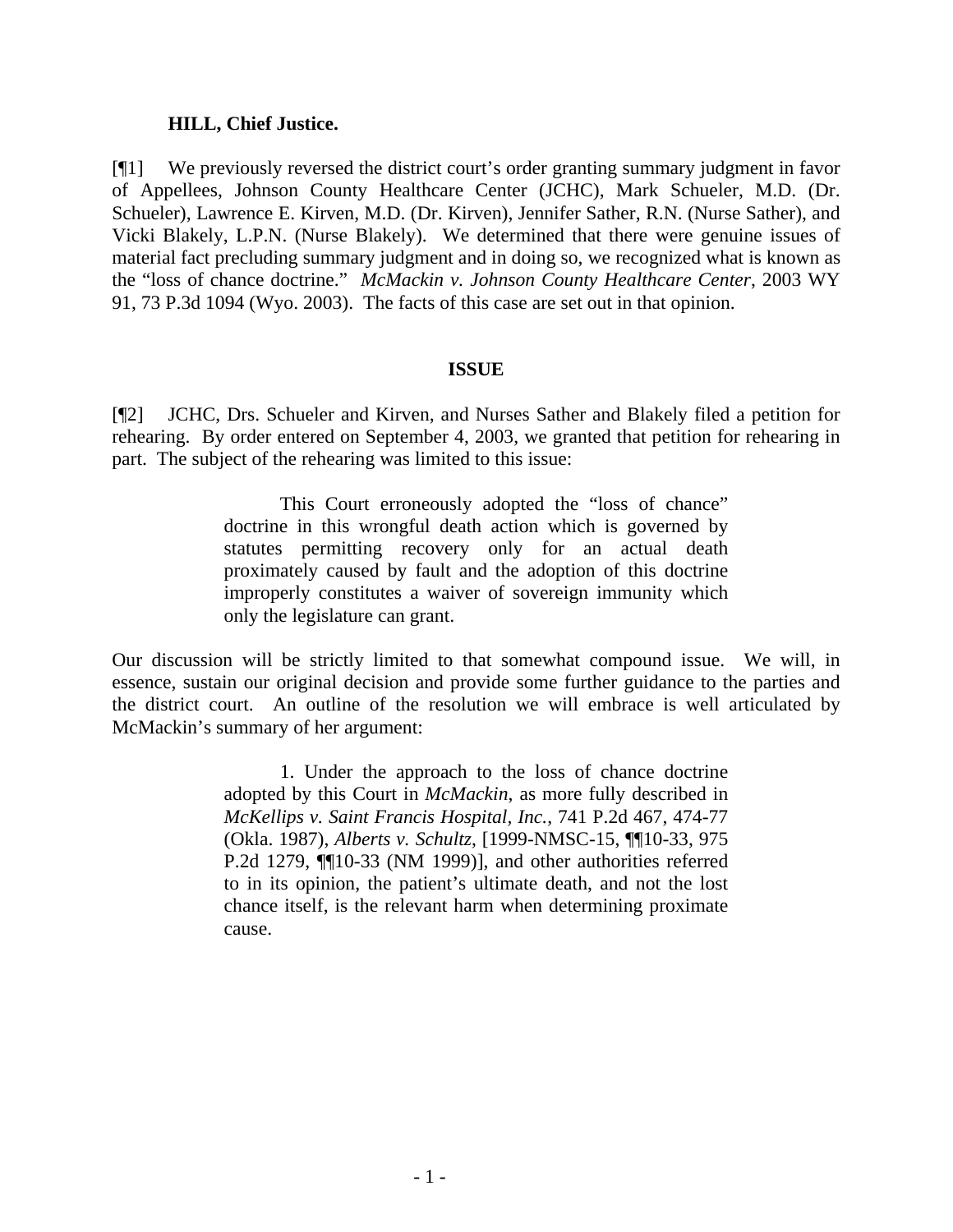2. Since the patient's ultimate death, and not the lost chance itself, is the relevant harm under the loss of chance doctrine adopted by this Court (in those cases where death results from the lost chance), Appellant's claims against Appellees are within the actions permitted under the Wyoming Wrongful Death statute, [Wyo. Stat. Ann. § 1-38-101 (LexisNexis 2003)] and the Wyoming Governmental Claims Act, Wyo. Stat. Ann. §§1-39-109 and 110 (LexisNexis 2003).

3. A majority of other states have adopted the loss of chance doctrine; such states have wrongful death statutes identical or similar to Wyoming's Wrongful Death statute, … and such states have considered and rejected the arguments against such adoption urged by Appellees herein.

4. The "pure form" of the loss of chance doctrine, which recognizes a lost chance of survival as an injury apart from death, is distinct from the loss of chance doctrine adopted by this Court that only affects the quantum of proof needed to establish proximate cause in wrongful death cases alleging medical malpractice.

5. Application of the loss of chance doctrine in this case does not place Appellant's claims outside of the immunity waiver of [Wyo. Stat. Ann. §§ 1-39-109 and 110].

# **STANDARD OF REVIEW**

[¶3] A petition for rehearing is granted to address an assertion that this Court has erred in its resolution of the case. W.R.A.P. 9.07. The office of rehearing is to point out and have considered mistakes or errors of law or of fact, or both, which it is claimed the court has made in reaching its conclusion, or to present to the court and have considered some point which it overlooked or failed to consider, by reason whereof its decision is alleged to be erroneous. 5 C.J.S. *Appeal and Error* § 676 (1993); *Elmer v. State*, 466 P.2d 375, 376 (Wyo. 1970), *cert. denied*, 400 U.S. 845, 915 S.Ct. 90, L.Ed. 82 (1970).

# **DISCUSSION**

# **Application of Wrongful Death Statute**

[¶4] The argument presented conjures up a statutory hurricane from which we are asked to pluck a wind-borne feather. We are unable to spot a hurricane in that argument and are thus unwilling to grasp for the feather. As a beginning point, it is asserted that McMackin may not maintain a wrongful death claim in these circumstances. The relevant statute provides: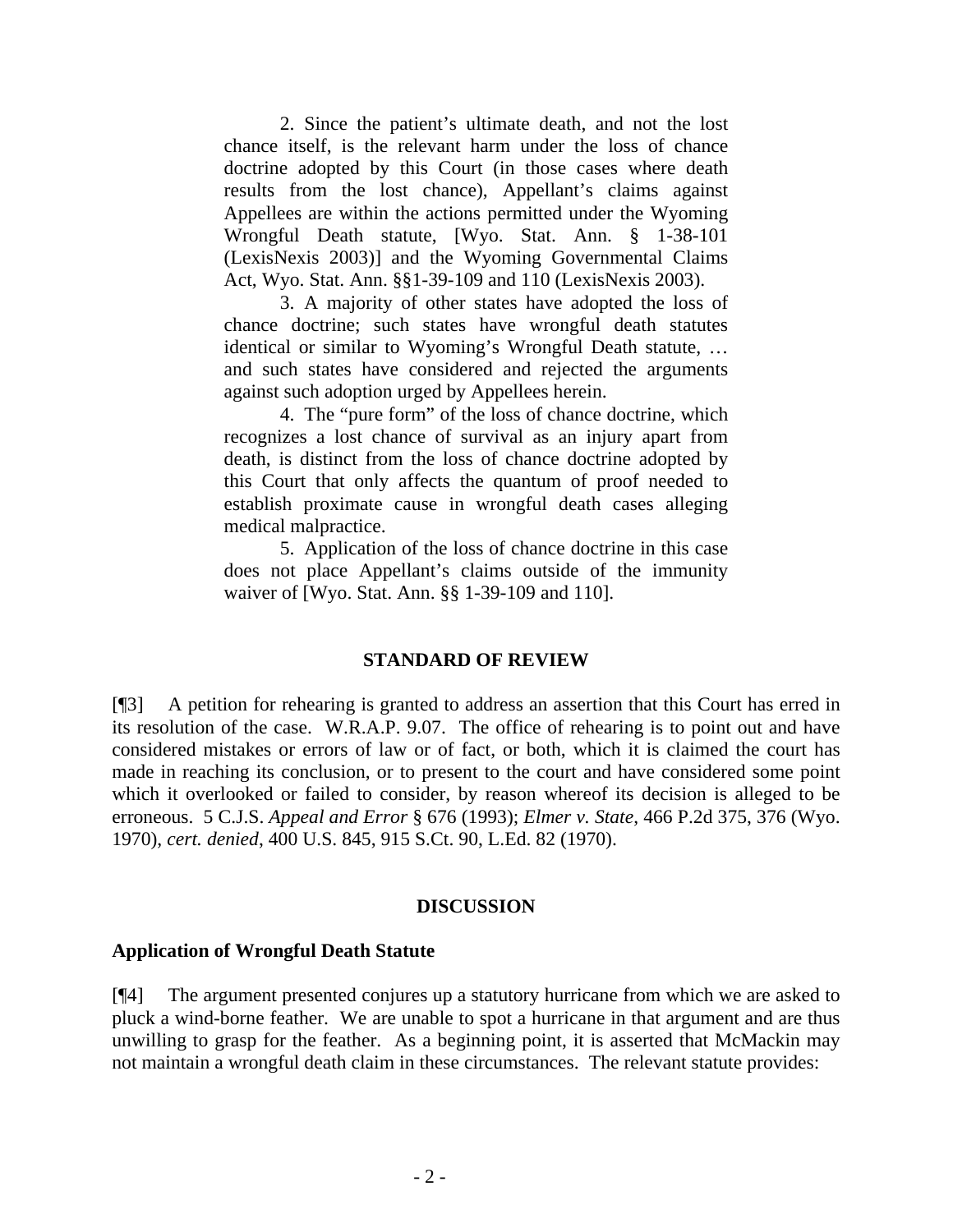### **§ 1-38-101. Actions for wrongful death which survive; proceedings against executor or administrator of person liable.**

Whenever the death of a person is caused by wrongful act, neglect or default such as would have entitled the party injured to maintain an action to recover damages if death had not ensued, the person who would have been liable if death had not ensued is liable in an action for damages, even though the death was caused under circumstances as amount in law to murder in the first or second degree or manslaughter. If the person liable dies, the action may be brought against the executor or administrator of his estate. If he left no estate within the state of Wyoming, the court may appoint an administrator upon application.

Wyo. Stat. Ann. § 1-38-101 (LexisNexis 2003).

[¶5] In the original opinion we have adequately explained the foundations of, as well as the wide acceptance of, the loss of chance doctrine and we will not iterate that material here. Those same materials make clear that loss of chance resists precise definition and is subject to varying interpretations and different applications. In some jurisdictions it is allowed as a wrongful death action where the consequences of the negligent act(s) is, in fact, death. Where the result of the negligence is not death, traditional negligence/medical malpractice principles apply. In some jurisdictions, loss of chance claims are allowed as a survivorship claim. In some jurisdictions it is treated as a common law cause of action or a stand-alone theory of recovery. We are comfortable that the loss of chance claim asserted in this matter fits within Wyoming's wrongful death statute, although it may expand to some limited extent our previous pronouncements in this area of the law. We might retreat to a recognition of loss of chance as a stand-alone theory or as a common law claim, but we are unable to detect an erosion of the legislature's intent or an intractable conflict with our existing precedents in ruling as we do. We are exhorted that the only injury that may be vindicated by the wrongful death statute is "death." The recognition of Mrs. Brown's loss of a chance "to live," as being actionable within the context of the wrongful death statute, does not strain the bounds of reason, logic, or the law.

[¶6] The Supreme Court of Wisconsin recognized that loss of chance has its roots in the Restatement (Second) of Torts §323(a):

> …The majority of jurisdictions, however, have interpreted sec. 323(a) as lessening the plaintiff's burden of proof on causation…. Once the plaintiff shows that the defendant's negligence increased the risk that the plaintiff's injury would occur, sec. 323(a) allows the trier of fact to determine whether the negligence was a substantial factor in causing the injury….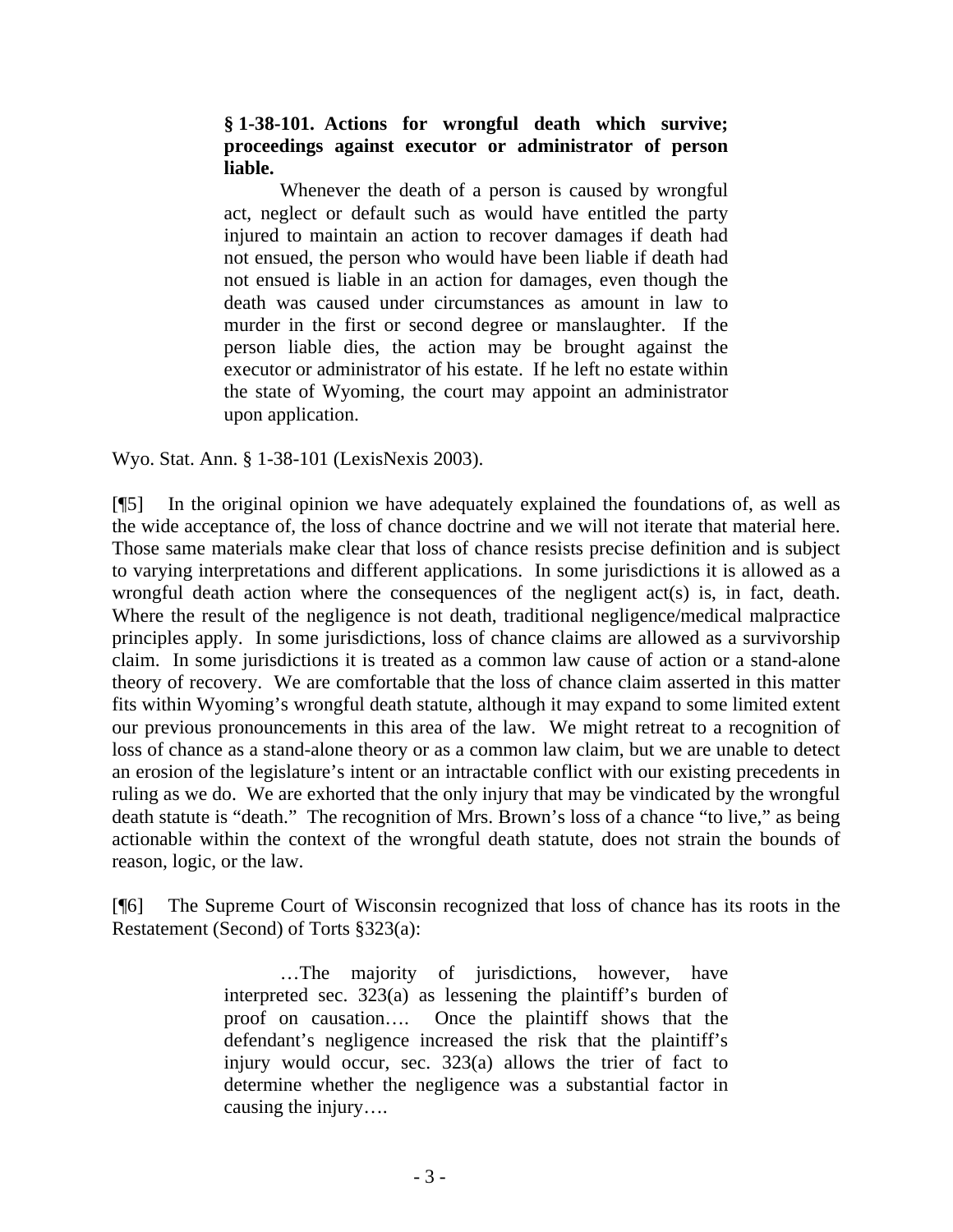This court has previously approved of sec. 323(a)….

We conclude that the evidence in this case was sufficient under current Wisconsin law to present the causation to the trier of fact. To establish causation in Wisconsin, the plaintiff bears the burden of proving that the defendant's negligence was a substantial factor in causing the plaintiff's harm. "The phrase 'substantial factor' denotes that the defendant's conduct has such an effect in producing the harm as to lead the trier of fact, as a reasonable person, to regard it as a cause, using that word in the popular sense."… "'All that is required in negligence cases is for the plaintiff to present probable facts from which negligence and causal relations may be reasonably inferred.'"… One who negligently creates a dangerous condition may be held liable even though another cause is also a substantial factor in contributing to the result…. "There may be more than one substantial causative factor in any given case."… The defendant's negligent conduct need not be the sole or primary factor in causing the plaintiff's harm....

…We disagree that to establish causation the Ehlingers must show that proper diagnosis and treatment *would* have been successful. We conclude that in a case of this nature, where the causal relationship between the defendant's alleged negligence and the plaintiff's harm can only be inferred by surmising as to what the plaintiff's condition would have been had the defendant exercised ordinary care, to satisfy his or her burden of production on causation, the plaintiff need only show that the omitted treatment was intended to prevent the very type of harm which resulted, that the plaintiff would have submitted to the treatment, and that it is more probable than not the treatment *could* have lessened or avoided the plaintiff's injury had it been rendered. It then is for the trier of fact to determine whether the defendant's negligence was a substantial factor in causing the plaintiff's harm. [Emphasis in original. Internal citations omitted.]

*Ehlinger v.Sipes*, 454 N.W.2d 754, 758-59 (Wis. 1990); *also see Jorgenson v. Vener*, 2000 SD 87, ¶¶10-20, 616 N.W.2d 366 ¶¶10-20 (S.D. 2000).

[¶7] The statutory conflicts proposed to us do not require us to modify our original opinion. However, to further clarify our holding, we will note two further significant points. First, WCPJIC 3.04, at 18 (Revised April 1994) provides:

# **CAUSE - DEFINED**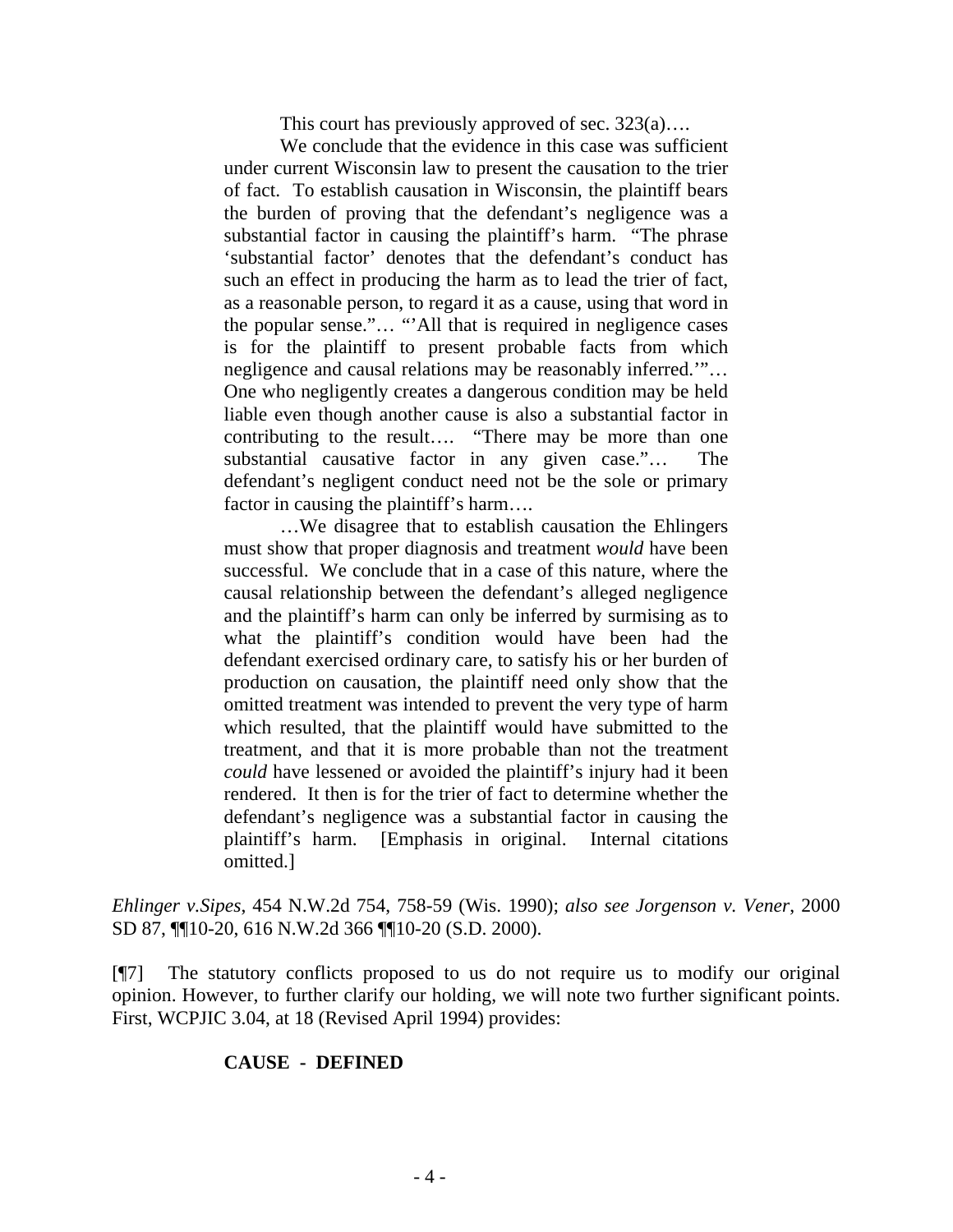An injury or damage is caused by an act, or a failure to act, whenever it appears from the evidence in the case that the act or omission played a substantial part in bringing about the injury or damage.

This instruction will work well with the concepts that inhere in the loss of chance doctrine. Some additional guidance in fashioning appropriate instructions can be found in Ronald W. Eades, *Jury Instructions on Medical Issues*, §§ 10-9 and 10-10 at 575-80 (1997 and Supp. 2001):

#### **10-9. "Loss of a chance."**

If you believe from the evidence the [state nature of defendant's act or omission] increased the risk of [death] [the harm sustained] by significantly decreasing the patient's chances of [survival] [recovery], you should find the defendant to be liable.

### **10-10. Loss of Chance – Damages based upon percentage amount of loss of chance of better result.**

If you find from the evidence that [Defendant] was negligent in the treatment of [Plaintiff] and that this negligence was a substantial factor in reducing [Plaintiff's] chances of obtaining a better result, then you will award such damages as will fairly compensate [Plaintiff] for this loss of chance of a better result.

[¶8] A plaintiff is not required to establish the lost chance of recovery or survival in an exact percentage for the matter to be submitted to the jury. The jury is to consider evidence of percentages of the lost chance in the assessment and apportionment of damages. The damages recoverable by the plaintiff equals the total sum of the damages for the underlying injury or death multiplied by the percentage of the lost chance. *Roberts v. Ohio Permanente Medical Group*, 668 N.E.2d 480, 484-85 (Ohio 1996).

[¶9] Finally, we take note that there is often a special need for expert testimony in loss of chance cases. As set out in J. D. Lee and Barry A. Lindahl, *Modern Tort Law Litigation and Liability*, § 25:92 at 25-120–21, (2002):

> It is the general rule that expert testimony is required to establish the connection between the alleged negligence of the defendant and the illness, injury, or death of which the plaintiff complains.

> However, where the matter is within common knowledge, the basis for the requirement of expert testimony is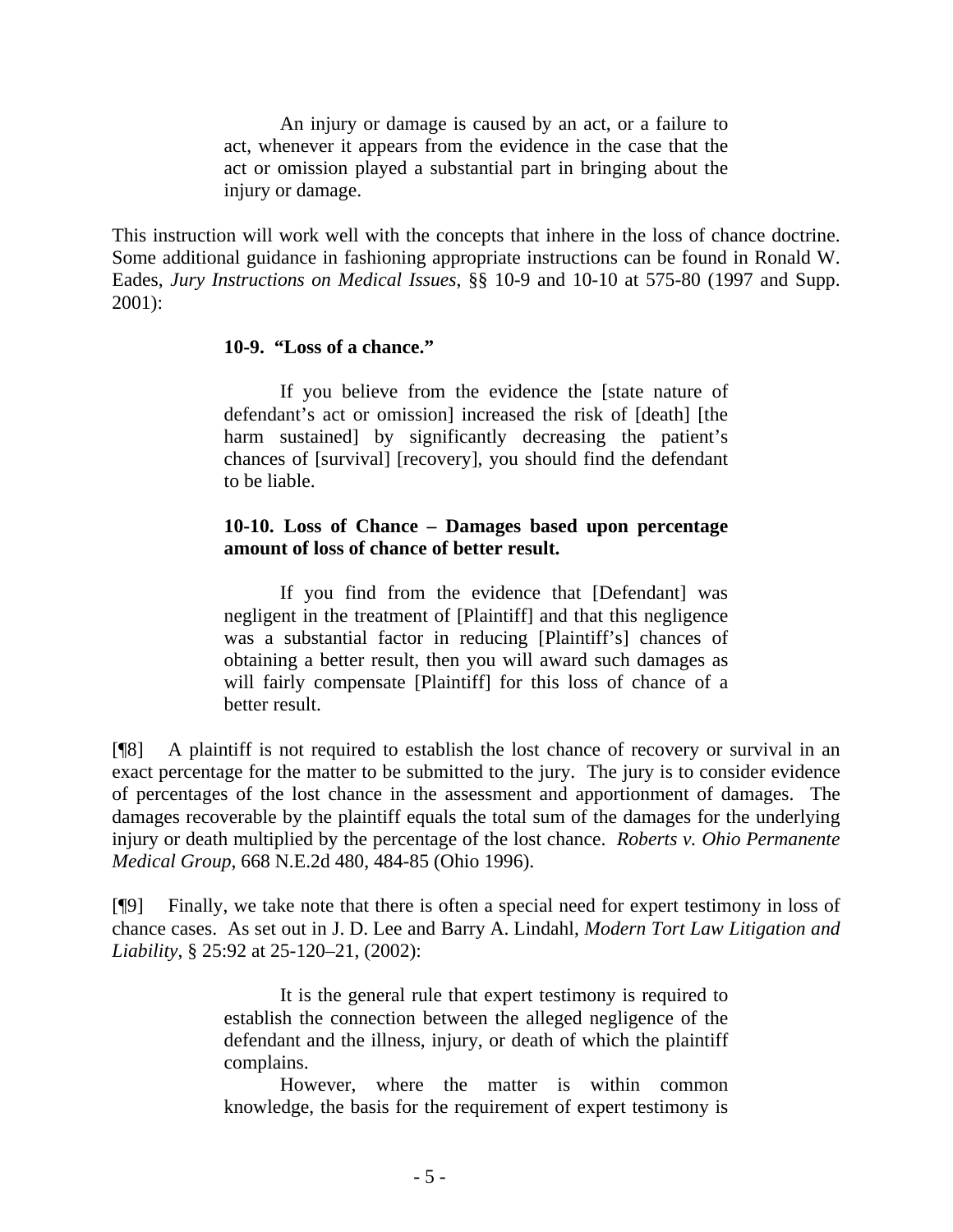dissipated. The classic example of this exception is where a foreign object is left in the patient's body. Thus, where a suture needle had been left in the patient's body, expert testimony was held to be unnecessary to establish causation between the alleged negligence of the defendant doctor and the pain of which the plaintiff complained. In another case, expert medical testimony was held unnecessary to establish that a surgical error in one operation, a severed ureter, was the proximate cause for the plaintiff being hospitalized and undergoing a second operation.

Other illustrations of the exception to the rule requiring expert testimony include a case where the defendant physician was charged with having left the decedent, wounded by gunshot, unattended at a critical time; where the plaintiff was given the wrong injection and upon discovery was then given a second, or offsetting injection, a tranquilizer, and after being left unattended, tried to go to the washroom, fainted and fell, sustaining injuries; and where a delirious expectant mother fell from a bed in the obstetrical department labor room while the nurse assigned to the room was absent.

It is readily apparent that this case does not fit into one of the exceptions to the requirement for foundational expert testimony.

# **Application of Governmental Claims Act**

[¶10] It is claimed our opinion does not give effect to the Wyoming Governmental Claims Act. The applicable portions of the Act are set out below: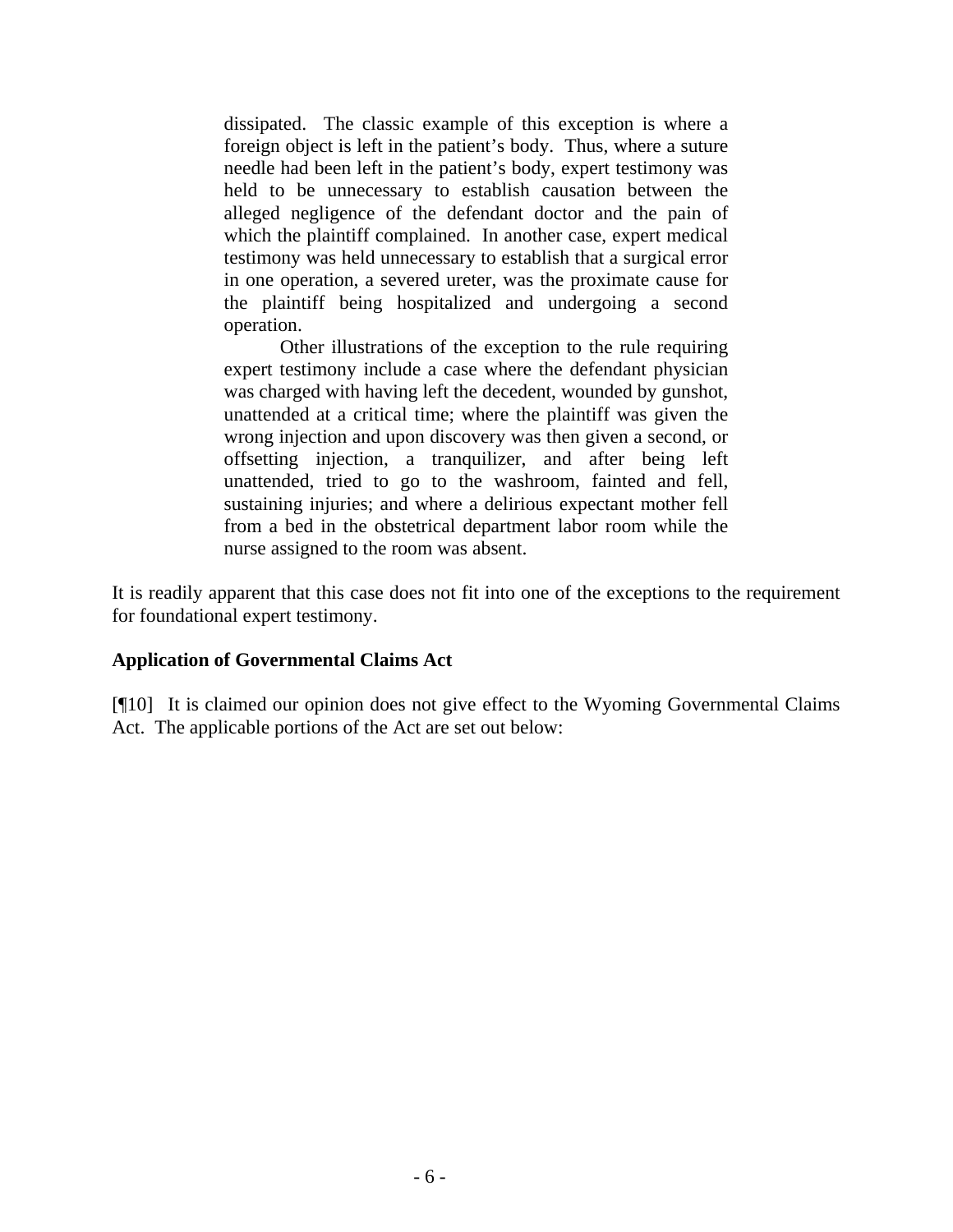#### **§ 1-39-102. Purpose.**

 (a) The Wyoming legislature recognizes the inherently unfair and inequitable results which occur in the strict application of the doctrine of governmental immunity and is cognizant of the Wyoming Supreme Court decision of Oroz v. Board of County Commissioners 575 P.2d 1155 (1978). It is further recognized that the state and its political subdivisions as trustees of public revenues are constituted to serve the inhabitants of the state of Wyoming and furnish certain services not available through private parties and, in the case of the state, state revenues may only be expended upon legislative appropriation. This act is adopted by the legislature to balance the respective equities between persons injured by governmental actions and the taxpayers of the state of Wyoming whose revenues are utilized by governmental entities on behalf of those taxpayers. This act is intended to retain any common law defenses which a defendant may have by virtue of decisions from this or other jurisdictions.

(b) In the case of the state, this act abolishes all judicially created categories such as "governmental" or "proprietary" functions and "discretionary" or "ministerial" acts previously used by the courts to determine immunity or liability. This act does not impose nor allow the imposition of strict liability for acts of governmental entities or public employees.

Of course, governmental entities such as JCHC and employees of governmental entities such as Nurses Sather and Blakely are immune from tort liability except as provided in the Act. Wyo. Stat. Ann. § 1-39-104 (LexisNexis 2003).

[¶11] Wyo. Stat. Ann. § 1-39-109 (LexisNexis 2003) provides:

#### **§ 1-39-109. Liability; medical facilities.**

A governmental entity is liable for damages resulting from bodily injury, wrongful death or property damage caused by the negligence of public employees while acting within the scope of their duties in the operation of any public hospital or in providing public outpatient health care.

[¶12] Wyo. Stat. Ann. § 1-39-110 (LexisNexis 2003) provides: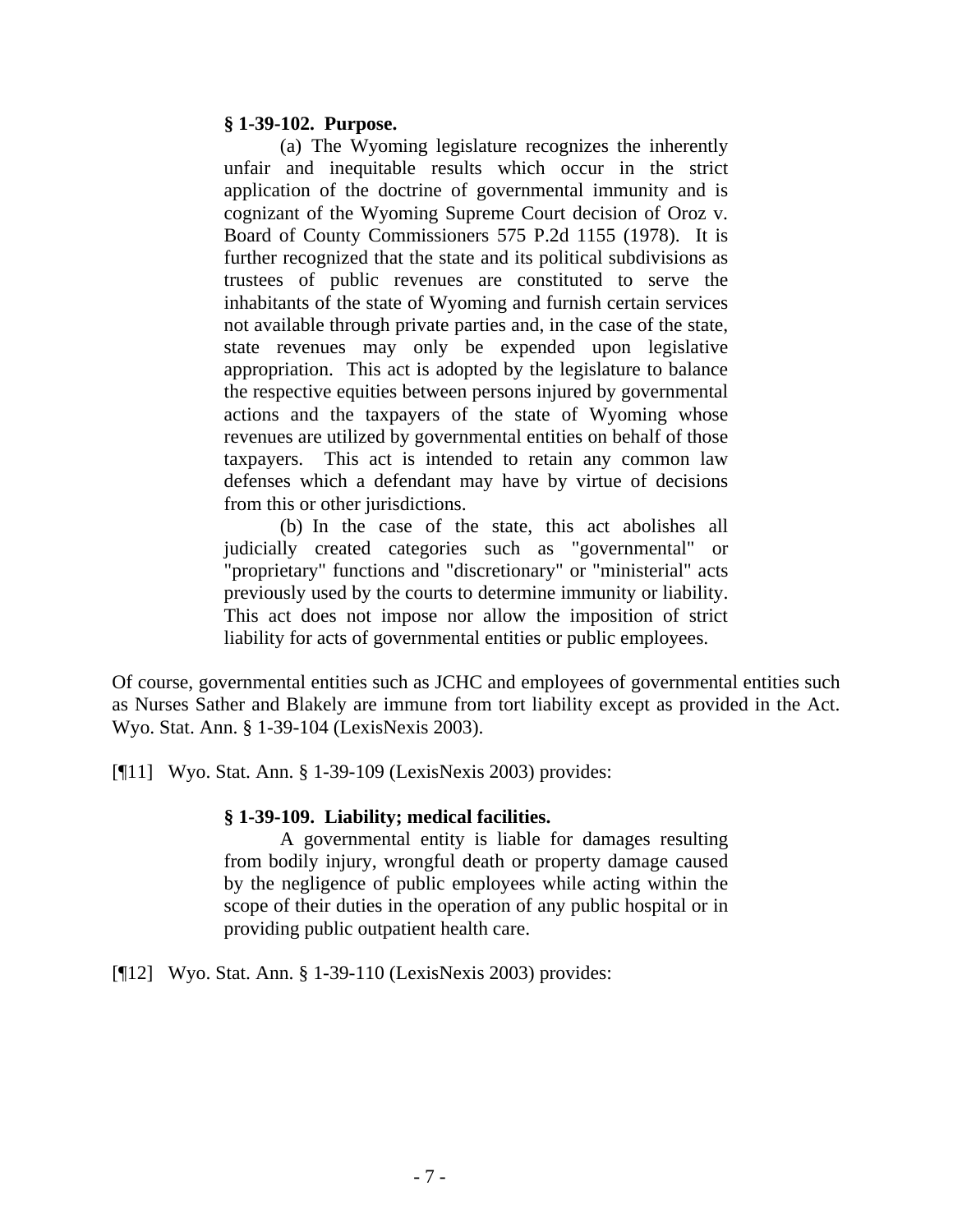#### **§ 1-39-110. Liability; health care providers.**

(a) A governmental entity is liable for damages resulting from bodily injury, wrongful death or property damage caused by the negligence of health care providers who are employees of the governmental entity, including contract physicians who are providing a service for state institutions, while acting within the scope of their duties.

(b) Notwithstanding W.S. 1-39-118(a), for claims under this section against a physician employed by the state of Wyoming based upon an act, error or omission occurring on or after May 1, 1988, the liability of the state shall not exceed the sum of one million dollars (\$1,000,000.00) to any claimant for any number of claims arising out of a single transaction or occurrence nor exceed the sum of one million dollars (\$1,000,000.00) for all claims of all claimants arising out of a single transaction or occurrence.

[¶13] We will address the issue only briefly. The contention is founded on the presumption that we are adopting a remedy that permits recovery where a less than fifty percent chance of avoiding death is lost. It is readily evident that that is not the case, both from our original opinion, and from the additional materials cited herein. The negligent act(s) must be a substantial cause (more likely than not) of the lost chance to survive. The damages to be awarded must be apportioned as more fully set out above. We conclude that McMackin's claims are within the protection afforded by the Governmental Claims Act.

#### **CONCLUSION**

[¶14] Upon consideration of the briefs on rehearing and the accompanying argument, we sustain our original decision as augmented in this opinion.